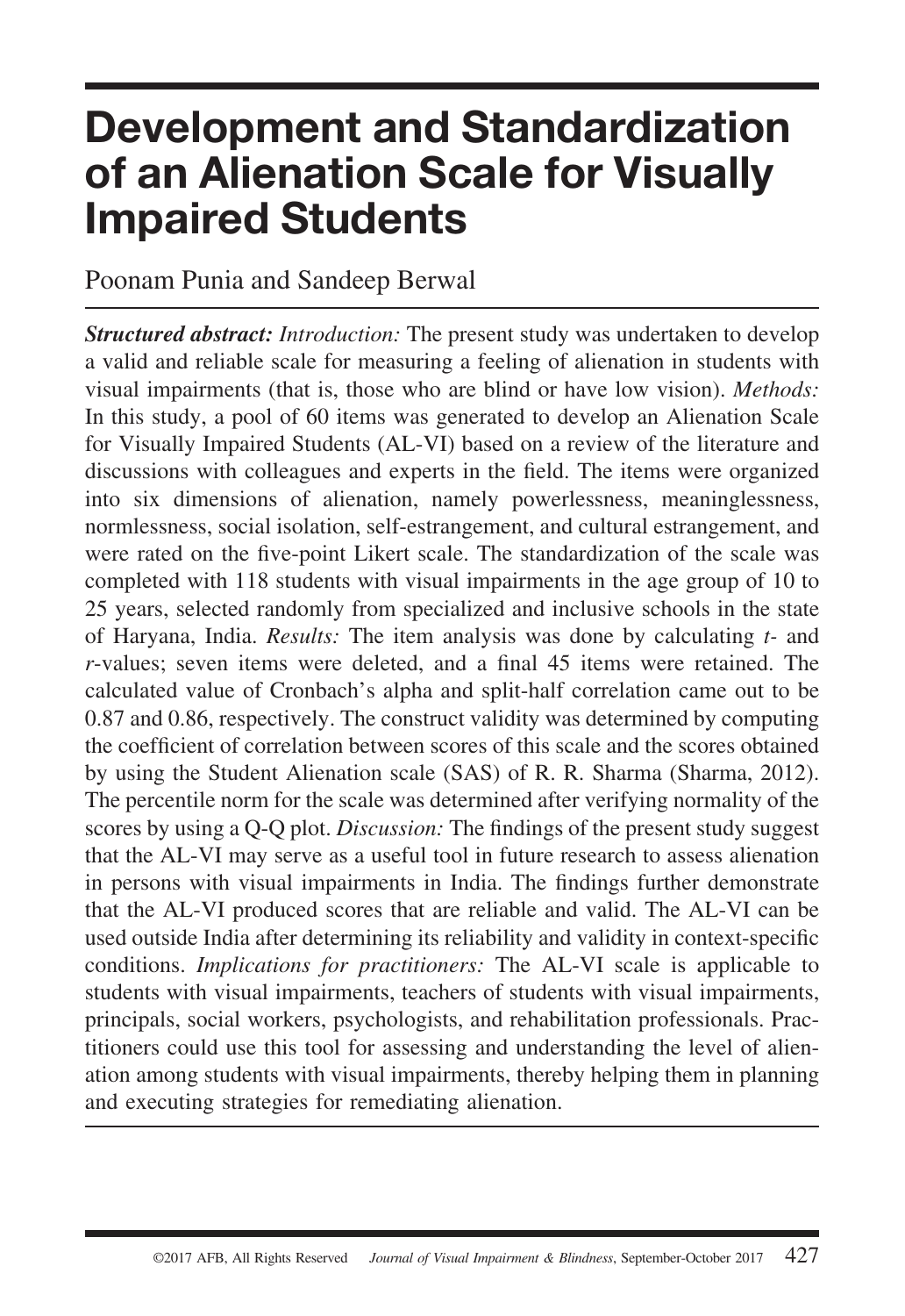**T**he background of the concept of alienation can be traced back to the sociological theories of Hegel, Marx, and Durkheim (as cited in Skosireva, 2010). Hegel (1977) used the German term *Entäusserung* in his work *Phenomenology of Spirit*. According to Arthur (1986), Hegel used *Entäusserung* to refer to a feeling of alienation. Marx first introduced the concept of alienation for the social sciences. Maxwell (2006) similarly referred to alienation as a sense of not belonging and a feeling that one is not integrated into ongoing society. The majority of current research in social alienation is based on the factors identified by Seeman (1959, 1967, 1971, 1975, and 1983, as cited in Schmidt, 2011) as powerlessness, meaninglessness, normlessness, isolation, selfestrangement, and cultural estrangement.

Gourd (1969, as cited in Sahu, 2012) explained personality-related traits of alienated youths and found that they were characterized by the rejection of socially approved rules of interpersonal conduct, social introversion, and poor control. Mohanty (1984) and Mohan, Mahajan, and Kakkar (1999) found that alienated adolescents differed significantly from their nonalienated peers on all the dimensions of personality such as psychoticism; extraversion; neuroticism; lie scale; aesthetic values; and home, social, emotional, and total adjustment. Crowder (1970, as cited in Sharma, 2012) found that the feeling of alienation increased with the feeling of deprivation. Roeser, Lord, and Eccles (1994) investigated alienated students and found them more negative on a broad array of variables, indicating a general sense of alienation. Singh and Sahu (2010, as cited in Sahu, 2012) reported an insignificant effect of socioeconomic status, gender, and residence on alienation. Grover (2002) conducted a study on adolescents and found that loneliness was positively related to perceived stress. Even poor physical appearance was found to be associated with powerlessness and overall alienation (Downs, 1990). Calabrese and Adams (1990) found that incarcerated adolescents had significantly higher levels of isolation, normlessness, powerlessness, and overall isolation in comparison to adolescents who were not incarcerated. It was suggested that a reduction of alienation and an acceptance of societal norms should be major components of rehabilitation programs for incarcerated juvenile delinquents. As per the findings of Calicchia and Barresi (1975), alienation may lead to alcoholism. Moyer and Motta (1982) reported a negative correlation between alienation scores and social involvement. Sexton (1983) observed a positive relationship between alienation and dogmatism. Further, these variables showed a correlation with anxiety, low self-esteem, and social estrangement.

Almost all of these studies on alienation highlighted the importance of reducing the feeling of alienation for the normal development of an individual. On the other hand, the feeling of alienation increases with feelings of deprivation, bias, and injustice, which are commonly perceived by persons with disabilities.

This research paper is based on an unpublished Ph.D. dissertation entitled "A Study of Visually Challenged Students in Inclusive and Special School Settings in Relation to Academic Achievement, Mental Health and Alienation," by Poonam Punia, under the supervision of Dr. Sandeep Berwal, Institute of Teacher Training and Research, BPS Women University, Khanpur Kalan, Haryana, India.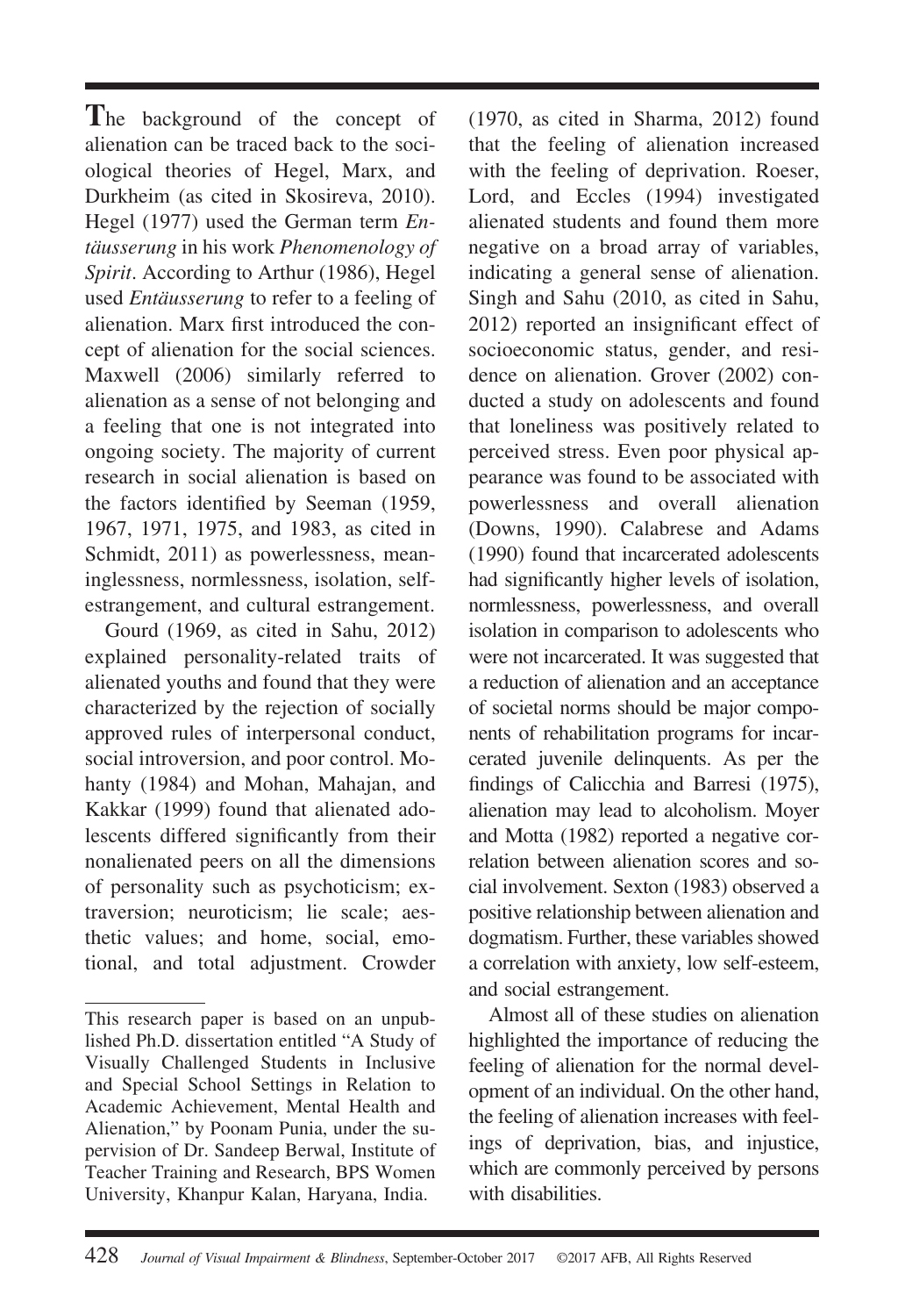Being social animals, human beings always have strong emotional needs and desires associated with society. Even the behavior and personality of an individual are influenced by his or her experiences in society. Persons with disabilities have been isolated and segregated from societies across the world, including in India, and this situation leads to the emergence of diverse patterns of alienation, dominated by feelings of powerlessness, meaninglessness, normlessness, and severe isolation. This social discrimination affects the self-image, confidence, self-esteem, and social behavior of individuals with visual impairments. Agarwal (2010) concluded that people with disabilities live in a world in which they are continually under the shadow of social biases and prejudices. The Centers for Disease Control and Prevention, U.S. Department of Health & Human Services (2016) observed that negative attitudes toward individuals with disabilities act as barriers that limit the functioning of these persons. According to Munyi (2012), societal attitude plays a significant role in determining the personal, social, educational, and psychological needs of persons with disabilities. Moreover, the message that a child with a disability receives from such attitudes determines his self-image, self-concept, and abilities (Hobbs, 1973). Richman and Leary (2009) suggested that the reaction of people is influenced by their construals of the rejection experience, which predicts motives for prosocial, antisocial, and socially avoidant responses. Thus, certain emotional and social problems of people with disabilities are due to the attitude and behavior of society rather than the actual disability.

Mittler and Mittler (2000) explained that a social model of disability is based on the notion that it is society and its institutions that are repressive, biased, discriminatory, and disabling. Brabyn, Schneck, Haegerstrom-Portnoy, and Lott (2007) emphasized that visually impaired people are prevented from moving freely and comfortably in society. Punia and Dahia (2015) asserted that people who are disabled are more likely to develop various behavioral problems due to the experiential feeling they receive from others, and this leads to social isolation, lack of participation in the community, and psychological maladjustments. Thus, people with visual impairments very often tend to become isolated and excluded from society, which may ultimately lead to alienation.

Alienation has been found to be an important variable that affects the typical development of a child, which is particularly true for children who are visually impaired. Research shows that visual impairment causes more isolation (Odle, 2009), complicates social interaction (Strickling, n.d.), and results in feelings of loneliness and alienation (Kumar, 2011). If an instrument were to be developed to assess feelings of alienation, then intervention and remedial measures for decreasing these feelings could be executed and planned. Many items on an existing alienation scale for the general population were found to be unsuitable for students with visual impairments, so it was decided by the investigators to develop and standardize an alienation scale meant exclusively for students with visual impairments.

The aim of the present study was to construct an alienation scale to evaluate the feelings of alienation among students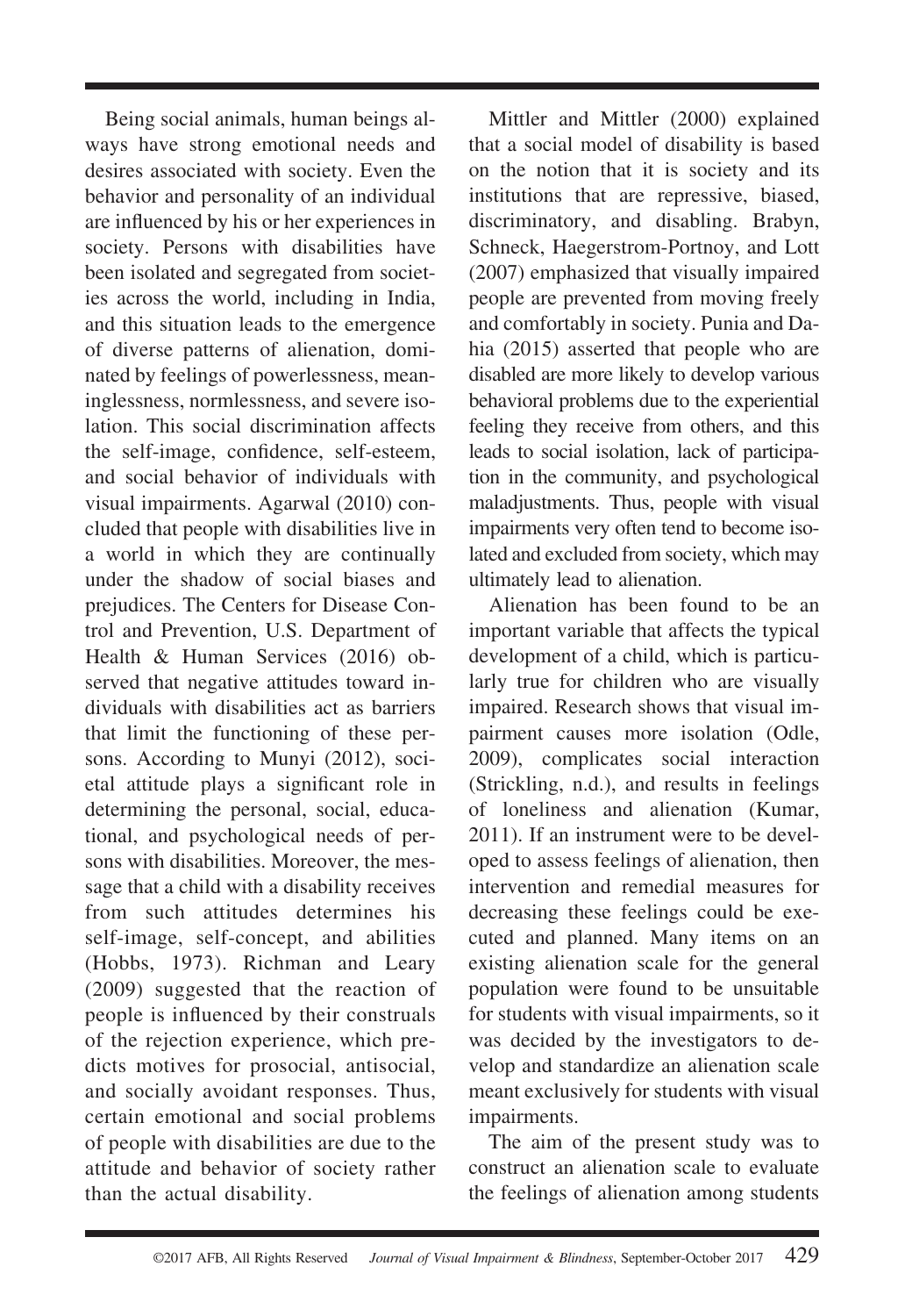with visual impairments studying in inclusive and special schools in the state of Haryana, India. Various tests, scales, and batteries for measuring alienation are available for the general population, but a scale for measuring the feeling of alienation among persons with visual impairments was lacking. In India, besides having two types of educational settings for persons with visual impairments (that is, specialized and inclusive schools), the notion of having these students in inclusive schools has been the prime focus of policymakers in recent years. In inclusive schools, students with visual impairments are taught alongside their sighted peers for the whole day, while in the case of special schools they are taught in a segregated environment as per their unique needs. These latter schools are specially designed to cater to the needs of students with disabilities, with the provision of teachers of students with visual impairments, experts in orientation and mobility, placement officers, counselors, occupational therapists, clinical psychologists, and specially designed teaching of learning materials like braille.

# **Methodology**

#### **DEVELOPMENT OF THE ALIENATION SCALE FOR VISUALLY IMPAIRED STUDENTS**

Each of the six dimensions of alienation, according to Seeman (1983), were used to develop the item pools for the Alienation Scale for Visually Impaired Students (AL-VI).

# *Powerlessness*

*Powerlessness* is the feeling of a lack of power and strength. The behavioral characteristics associated with powerlessness are: lack of power and locus of control (differences in the degree to which success or failure is attributable to external factors like luck and chance), a conscious gap between one's likings and capabilities, the feeling of being controlled by others, poor self-perception of decision making, a lack of control on an immediate or current situation or immediate happening, dependence on others, an inability to use personal resources or a lack of personal resources, and a lifelong sense of helplessness.

### *Meaninglessness*

*Meaninglessness* relates to a lack of importance and significance in one's life. The behavioral characteristics associated with meaninglessness are: the sense of a meaningless life, decreased attachment to society, and estrangement from society. Rationality of the individual becomes meaningless from a functional point of view, resulting in a lack of autonomy and creativity.

### *Normlessness*

*Normlessness* is the condition in which norms are completely eroded from one's life or there is a lack of social norms. The characteristics associated with normlessness are: a state in which norms are eroded, losing the ability to bind with social codes, and societal failure to provide adequate regulation of its members.

### *Social isolation*

*Social isolation* is the feeling of having a partial or complete separation from society. The behavioral characteristics related to social isolation are: loneliness; apartness; anxiety; absence of social interaction; lack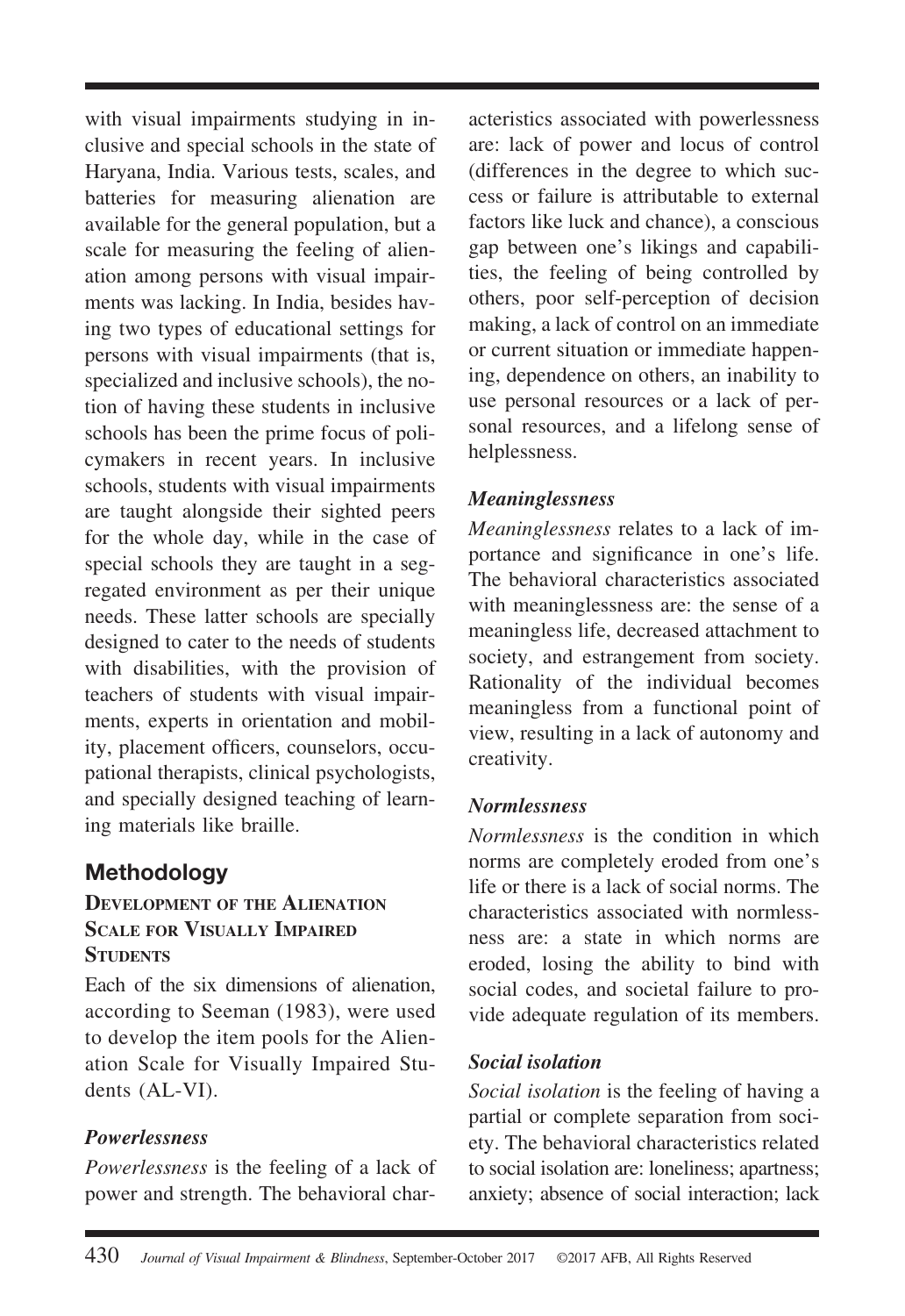of contacts and relationships with family, friends, and neighbors; social loneliness; emotional loneliness; emotional stress; a lack of quality relationships; and inadmissible personal relationships.

# *Self-estrangement*

*Self-estrangement* is the feeling of being detached from society and having no sense of identity or personal accomplishment. The identified characteristics of self-estrangement are: preventing the feeling of completeness and identity, adversely affecting performance, feeling like an alien, a state of losing the natal meaning of self, and awareness that one is engaged in activities that are not rewarding in themselves.

#### *Cultural estrangement*

*Cultural estrangement* is a value segregation; that is, an individual's refusal of commonly held values in society. The behavioral characteristic related to cultural estrangement is a rejection of the basic values and lifestyles that are available in society, which leads to deviance in individual and group behavior.

The services of experts were used to refine the initial item pool, and a preliminary draft containing 60 items was sent to eight subject experts. The expert review resulted in the removal of 8 items, leaving a total of 52 items. These 52 items formed the basis of construction and standardization of the final version of the AL-VI.

### **ITEM SCORING**

A Likert format was used for this scale, and each statement was rated on a fivepoint scale, ranging from "strongly disagree," "disagree," and "undecided," to

"agree" and "strongly agree." In the item scoring of the AL-VI, positively keyed items were scored as 1, assigned to strongly agree; 2 to agree; 3 to undecided; 4 to disagree; and 5 to strongly disagree. The scoring was reversed in cases of negatively keyed items; that is, 5 was assigned to strongly agree, 4 to agree, 3 to undecided, 2 to disagree, and 1 to strongly disagree.

#### **SAMPLE**

Prior to the pilot study, a purposive sample of 30 students with visual impairments was drawn from the Government School for the Blind, Panipat, Haryana, to identify the difficult and confusing words in the items. The comments and feedback of the students were recorded by the investigators. Afterward, slight modifications were made on a few of the items based on the students' feedback. The sample for the final development of the tool consisted of a random selection of 118 students with visual impairments, ages 10 to 25 years, who were studying in 5 special schools and 52 inclusive schools situated in Haryana. There are 119 educational blocks in the state of Haryana. The investigators obtained a list of inclusive schools (5,605) and special schools for blind students (7) situated in these educational blocks. out of which 52 inclusive schools and five special schools were selected randomly. Thereafter, a list of 670 students in those schools, ages 10 to 25 years, was prepared. Out of 670 students, 125 were drawn randomly through a lottery method. Seven students were omitted for various reasons such as incomplete responses or having multiple disabilities in addition to blindness. One hundred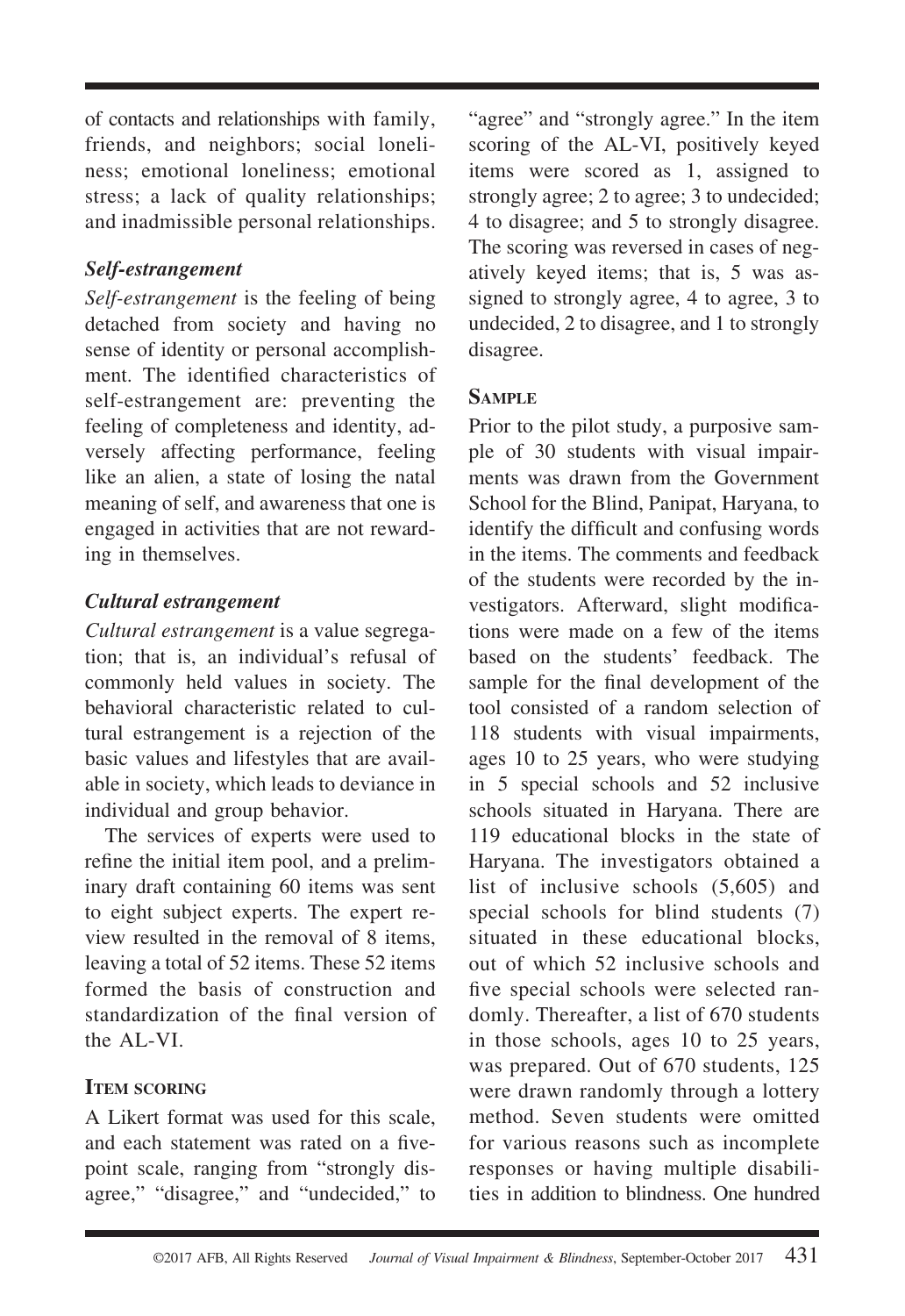and eighteen students were finally retained for data collection. Written permissions from the administrators of their schools were obtained. The subjects were told about the purpose of the study. and their consent regarding participation in the study was obtained.

# **PILOT STUDY**

The pilot testing was conducted with a sample of 118 students with visual impairments selected on the basis of random sampling. The investigators established a rapport with the respondents and apprised them of the purpose of the scale. Then, the instructions were explained to every subject individually, and the refined draft of 52 items was then administered individually. To obtain construct validity, the Student Alienation Scale (SAS) of R. R. Sharma (Sharma, 2012) was also administered individually along with the AL-VI. The responses for both scales (AL-VI and SAS) were noted by the researchers for later analysis. After collection of data, the response sheets were scored and item analysis was carried out (see Box 1 for the full text of the AL-VI).

### **ITEM ANALYSIS AND ITEM SELECTION**

Item analysis of the AL-VI was done by computing the *t*-values and *r*-values as presented in Table 1. It is evident from Table 1 that six items showed poor discrimination on the basis of *r*-values, while seven items showed lesser *t*-values than 1.75. According to Edwards (1957), the items having *t*-values less than 1.75 should be weeded out from the item pool; as a result, after item analysis seven items were dropped from the scale and 45 items were retained.

# *Reliability*

Reliability of the scale was calculated by using Cronbach's alpha and the split-half method. Internal consistency of the scale was improved by deleting items that were lessening the value of Cronbach's alpha, and the split-half correlation coefficient and the elimination of these items resulted in an increased value for Cronbach's alpha and the split-half correlation coefficient, as shown in Table 2. The value of Cronbach's alpha came out to be 0.87 after deleting poor items from the scale. Alpha values greater than or equal to 0.80 suggest acceptable reliability. The split-half reliability of the scale was 0.86, which was reasonably higher than 0.70 (Nunnally, 1978), indicating that the AL-VI had an acceptable reliability. Hence, these two different measures of reliability provided the indices for good reliability of the AL-VI. Table 2 shows different measures of reliability calculated for the AL-VI before and after inserting the corrections based on the item analysis.

# *Validity*

Three kinds of validity measures— content, face, and construct—were applied to the AL-VI. For determining content and face validity, a preliminary draft consisting of 60 items of the AL-VI was submitted to 8 experts from different areas, as mentioned earlier, and 52 statements in the scale were retained based on the feedback given by them. Only those items were included that showed an 80% or above agreement. Thus, out of a total of 60 items, 8 statements were dropped and 15 were modified. The unanimity of experts on the items was taken as an indicator of the face validity of the scale,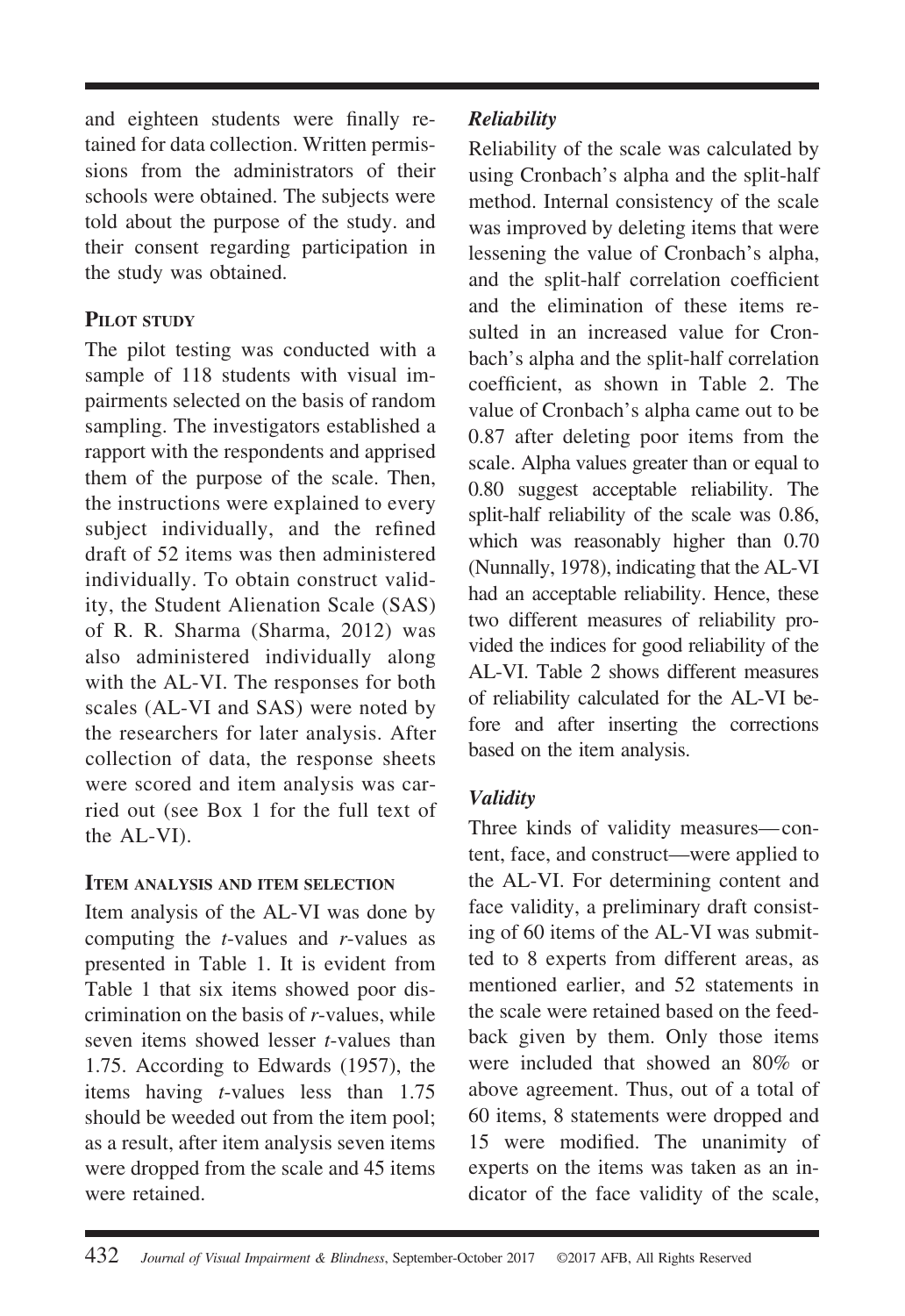# **Alienation Scale for Visually Impaired Students items (P** = **positive statement; N** = **negative statement)**

- 1. I take my decisions independently. P
- 2. I can move freely to the places I like to visit. P
- 3. Most of the time, I feel unhappy without any reason. N
- 4. People give importance to me. P
- 5. My family is very cooperative. P
- 6. I have my own identity. P
- 7. Sometimes, I get upset about the surrounding environment. N
- 8. Every ritual and festival has got some importance associated with it. P
- 9. I enjoy cultural programs even though I have visual problems. P
- 10. Many people discriminate against me because of my visual impairment. P
- 11. I am satisfied with my performance at school. N
- 12. I usually feel anxious. N
- 13. It is all right to do anything you want as long as you stay out of trouble. N
- 14. This world is selfish. N
- 15. Visual impairment has increased my dependency on others. N
- 16. I cannot utilize all the resources available to me because of my visual limitations. N
- 17. I participate actively in the rituals and festivals celebrated at home. P
- 18. I feel comfortable in social gatherings. P
- 19. Everybody's life has its own importance. P
- 20. I feel connected with this world. P
- 21. The attitude of my neighbors is very loving towards me. P
- 22. My friends are good. P
- 23. I do not feel good when I am alone. P
- 24. I do not care about the rules and regulations framed by society. N
- 25. It is very difficult to trust anybody in the present time. N
- 26. To please others, I sometimes do things that are against the norms of society. N
- 27. I participate in decisions taken at home. P
- 28. My contribution in the development of society is significant. P
- 29. Success and failure are under our control. P
- 30. I consider it a waste of time to go to fairs because I am deprived of vision. N
- 31. I do not agree with the present norms of society. N
- 32. I am not confident about my future. N
- 33. I am confused about the goal of my life. N
- 34. My family members take care of me. P
- 35. I have many friends. P
- 36. I like meeting with people. P
- 37. My values are different from societal values. N
- 38. This world is directionless. N
- 39. I do not have much opportunity to be creative. N
- 40. My feelings are well taken care of by my family. P
- 41. My life is full of sadness. N
- 42. I feel like a stranger among the people with whom I live. N
- 43. I sometimes feel helpless due to visual impairment. N
- 44. Whatever is going to happen in the future, it can be controlled by us. P
- 45. My life has no importance. N

*(continued)* 

*Box 1*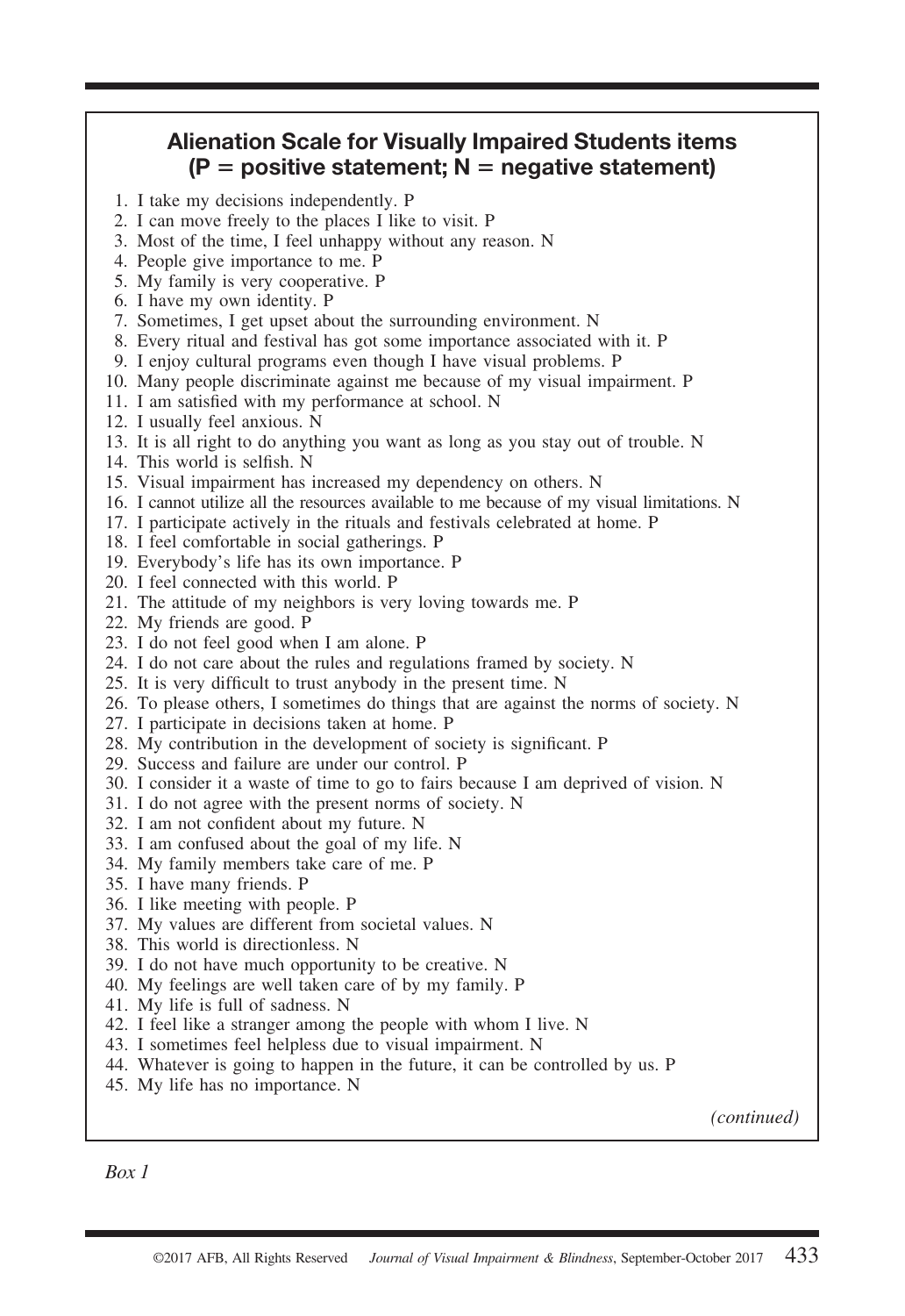| Corresponding scoring pattern of positive and negative items |                |       |           |                 |                   |
|--------------------------------------------------------------|----------------|-------|-----------|-----------------|-------------------|
| Item                                                         | Strongly agree | Aaree | Undecided | <b>Disagree</b> | Strongly disagree |
| Positive                                                     |                |       |           |                 |                   |
| Negative                                                     |                |       |           |                 |                   |

*Box 1–Continued*

and their unanimous consent on each item scale and the scores obtained by using the of correlation between the scores of this construct validity.

separately was considered an index of SAS. The coefficient of correlation was content validity. Construct validity was found to be 0.74, which was highly sigdetermined by computing the coefficient nificant, and this provided the indices for

*Table 1*

**Item analysis and correlation between items and total scores of the Alienation Scale for Visually Impaired Students (AL-VI).**

|      |            |            | Cronbach's<br>Alpha,<br>if item |          |      |            |            | Cronbach's<br>Alpha,<br>if item |          |
|------|------------|------------|---------------------------------|----------|------|------------|------------|---------------------------------|----------|
| Item | $t$ -value | $r$ -value | deleted                         | Decision | Item | $t$ -value | $r$ -value | deleted                         | Decision |
| 1    | 4.49       | 0.430      | 0.841                           | Retained | 27   | 3.00       | 0.291      | 0.844                           | Retained |
| 2    | 2.29       | 0.289      | 0.844                           | Retained | 28   | 4.88       | 0.553      | 0.839                           | Retained |
| 3    | 4.84       | 0.348      | 0.842                           | Retained | 29   | $1.55*$    | 0.185      | 0.846                           | Rejected |
| 4    | 4.78       | 0.487      | 0.841                           | Retained | 30   | 2.06       | 0.294      | 0.844                           | Retained |
| 5    | 3.21       | 0.313      | 0.844                           | Retained | 31   | 6.06       | 0.542      | 0.839                           | Retained |
| 6    | $0.33*$    | $-0.01*$   | 0.851                           | Rejected | 32   | $0.70*$    | $0.06*$    | 0.848                           | Rejected |
| 7    | 3.67       | 0.274      | 0.844                           | Retained | 33   | 4.02       | 0.321      | 0.843                           | Retained |
| 8    | 1.87       | 0.182      | 0.846                           | Retained | 34   | 4.42       | 0.349      | 0.842                           | Retained |
| 9    | 2.85       | 0.341      | 0.843                           | Retained | 35   | 2.44       | 0.225      | 0.845                           | Retained |
| 10   | 6.14       | 0.510      | 0.839                           | Retained | 36   | 3.93       | 0.278      | 0.844                           | Retained |
| 11   | 6.91       | 0.514      | 0.838                           | Retained | 37   | 3.57       | 0.148      | 0.846                           | Retained |
| 12   | 4.17       | 0.378      | 0.842                           | Retained | 38   | 5.49       | 0.391      | 0.841                           | Retained |
| 13   | 3.08       | 0.246      | 0.844                           | Retained | 39   | 2.70       | 0.292      | 0.844                           | Retained |
| 14   | 3.12       | 0.198      | 0.845                           | Retained | 40   | 4.73       | 0.368      | 0.842                           | Retained |
| 15   | 2.36       | 0.165      | 0.846                           | Retained | 41   | $0.59*$    | $-0.04*$   | 0.851                           | Rejected |
| 16   | 3.10       | 0.213      | 0.845                           | Retained | 42   | 4.04       | 0.315      | 0.843                           | Retained |
| 17   | 5.62       | 0.483      | 0.839                           | Retained | 43   | $1.11*$    | $0.072*$   | 0.847                           | Rejected |
| 18   | 6.30       | 0.616      | 0.838                           | Retained | 44   | 2.44       | 0.169      | 0.846                           | Retained |
| 19   | 6.61       | 0.492      | 0.839                           | Retained | 45   | 2.82       | 0.248      | 0.845                           | Retained |
| 20   | 2.31       | 0.339      | 0.843                           | Retained | 46   | 3.09       | 0.319      | 0.843                           | Retained |
| 21   | 5.83       | 0.527      | 0.840                           | Retained | 47   | 8.04       | 0.517      | 0.839                           | Retained |
| 22   | 4.04       | 0.346      | 0.843                           | Retained | 48   | $-0.46*$   | $-0.17*$   | 0.853                           | Rejected |
| 23   | 2.91       | 0.348      | 0.843                           | Retained | 49   | $0.57*$    | $-0.02*$   | 0.849                           | Rejected |
| 24   | 2.13       | 0.171      | 0.846                           | Retained | 50   | 4.5        | 0.325      | 0.843                           | Retained |
| 25   | 4.62       | 0.369      | 0.842                           | Retained | 51   | 3.19       | 0.226      | 0.845                           | Retained |
| 26   | 1.90       | 0.161      | 0.846                           | Retained | 52   | 5.19       | 0.389      | 0.841                           | Retained |

\* Values necessitating rejection of the item.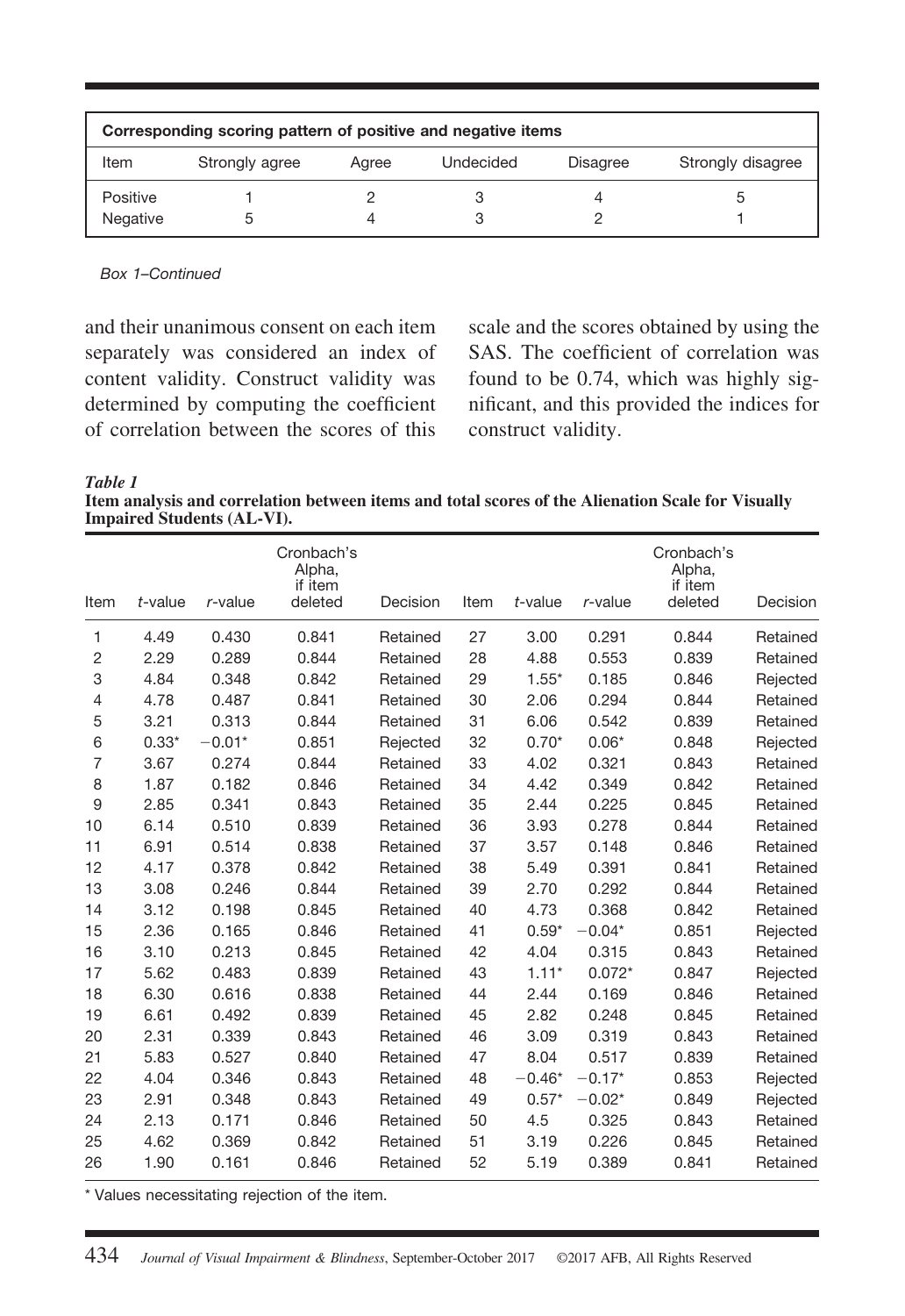| Different measures of reliability.   |                                            |                         |  |  |
|--------------------------------------|--------------------------------------------|-------------------------|--|--|
| Reliability measures                 | Preliminary<br>draft of the<br>AL-VI scale | Final<br>AL-VI<br>scale |  |  |
| Cronbach's alpha                     | 0.85                                       | 0.87                    |  |  |
| Split-half (odd-even)<br>correlation | 0.81                                       | 0.86                    |  |  |

AL-VI = Alienation Scale for Visually Impaired Students.

#### *Norms*

*Table 2*

Norms for the scale were determined on the basis of percentile scores obtained from the AL-VI. Before norms were established, however, the scale was tested for normality by using the Shapiro Wilk test and the Q-Q plot shown in Figure 1. The p value of the Shapiro Wilk test was 0.21, which was greater than 0.05, implying that the data were normally distributed. In addition, the Q-Q plot was used to determine normality graphically, and it clearly showed that the data points were very close to the diagonal line, meaning that the data were normally distributed. The minimum score of the AL-VI was 45, while the maximum score was 225. The scores were divided into five categories: very high, high, moderate, low, and very low alienation. Table 3 summarizes the percentiles and corresponding interpretation for alienation.

#### **DESCRIPTION OF THE RESULTING AL-VI**

The AL-VI was designed to measure the level of alienation of students aged 10 to 25 years. The scale contains 45 items, and these were sorted into six subscales: powerlessness, meaninglessness, normlessness, social isolation, self-estrangement, and cultural estrangement. Table 4 shows the distribution of the items included in these subscales.

This scale consisted of both positively and negatively keyed items. Out of the 45, 22 were negative statements and 23 were positive. Items were randomly placed in the scale so that balance was maintained and so that the most appropriate responses could be calculated. Item scoring of the resulting



*Figure 1.* Normal Q-Q plot of data collected by using the alienation scale.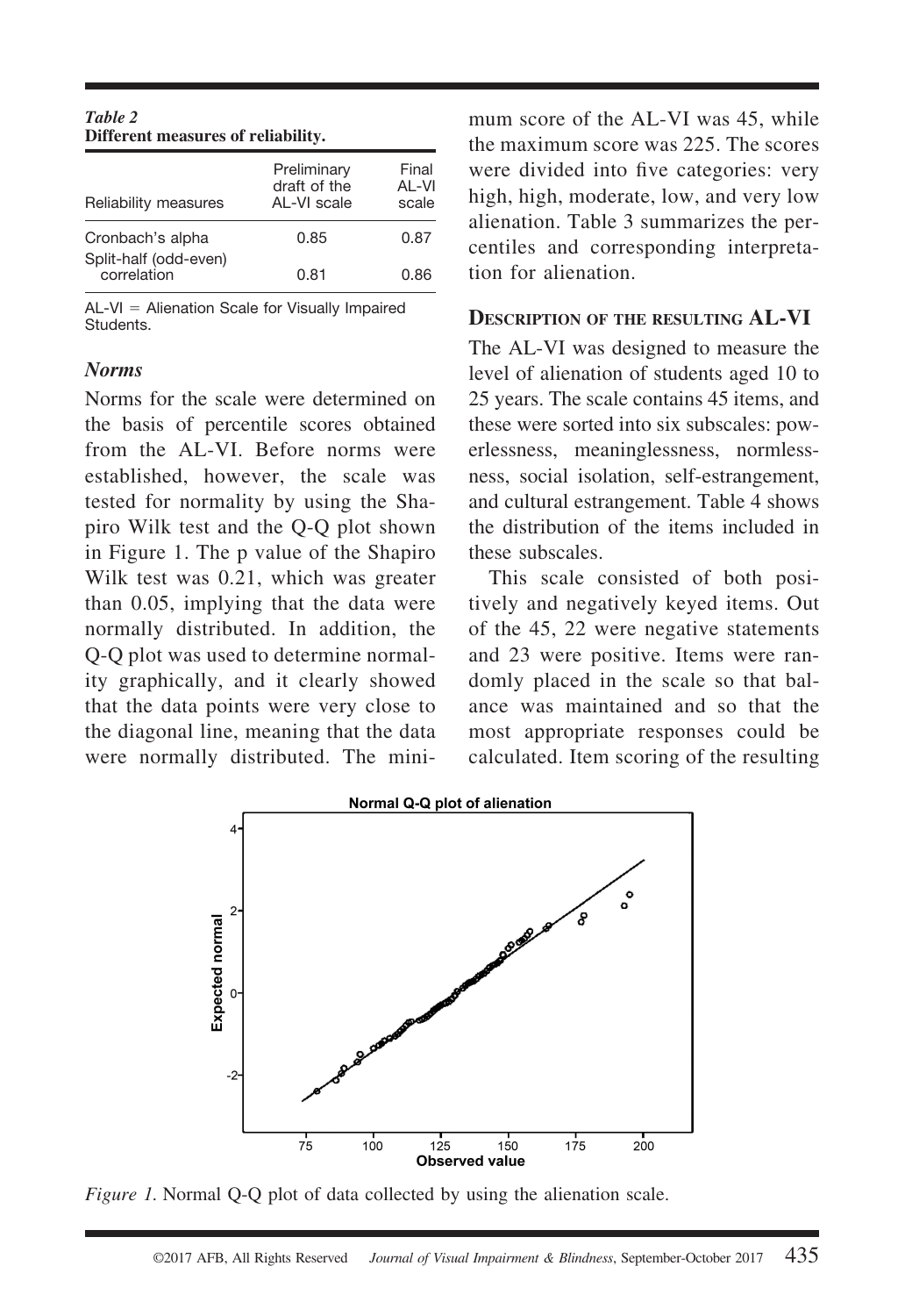| Percentiles<br>Alienation scores |        | Quantitative interpretation | Qualitative interpretation (alienation) |  |  |
|----------------------------------|--------|-----------------------------|-----------------------------------------|--|--|
| 95th                             | 195.00 | 156 and above               | Very high                               |  |  |
| 90th                             | 155.10 |                             |                                         |  |  |
| 80th                             | 148.00 |                             |                                         |  |  |
| 75th                             | 144.25 | 145 to 155                  | High                                    |  |  |
| 70th                             | 142.00 | 117 to 144                  | Moderate                                |  |  |
| 60th                             | 135.40 |                             |                                         |  |  |
| 50th                             | 131.00 |                             |                                         |  |  |
| 40th                             | 126.60 |                             |                                         |  |  |
| 30th                             | 120.70 |                             |                                         |  |  |
| 25th                             | 116.25 | 102 to 116                  | Low                                     |  |  |
| 20th                             | 111.80 |                             |                                         |  |  |
| 10 <sub>th</sub>                 | 101.80 | 101 and below               | Very low                                |  |  |
| 5th                              | 94.00  |                             |                                         |  |  |

*Table 3* **Percentile norms for the Alienation Scale for Visually Impaired Students (AL-VI) and their interpretation.**

scale remained the same as it was in the pilot study.

## **Discussion**

The present study's findings suggest that the AL-VI is a reliable and valid tool for measuring the feeling of alienation in students with visual impairments, ages 10 –25. The AL-VI contains both positively and negatively keyed items and was constructed in both Hindi and English. The standardized version was converted into braille to facilitate its use by blind students.

The AL-VI offers an advantage over the previous scales because it makes it easy for

stakeholders to measure the alienation of visually impaired students through a scale that was developed and standardized with a visually impaired sample. It is important to mention that the present scale was constructed and validated with the specific emotional and psychological characteristics of visually impaired students in mind. The psychometric analysis of the AL-VI indicates that the reliability and validity of the scale was satisfactory, and that this tool would be valuable in assessing the alienation of students with visual impairments in India.

Like any other study, this one also has certain limitations that need to be

*Table 4*

**Distribution of items in six subscales in the final draft of the Alienation Scale for Visually Impaired Students (AL-VI).**

| Sr. number | Subscale              | Total number of items | Serial number of the items in the test  |
|------------|-----------------------|-----------------------|-----------------------------------------|
|            | Powerlessness         |                       | 1, 2, 15, 16, 29, 43, 44                |
| 2          | Meaninglessness       | 8                     | 14, 27, 28, 39, 40, 41, 42, 45          |
| 3          | <b>Normlessness</b>   | 6                     | 13, 24, 25, 26, 37, 38                  |
| 4          | Social isolation      | 11                    | 3, 4, 5, 12, 20, 21, 22, 23, 34, 35, 36 |
| 5          | Self-estrangement     | 8                     | 6, 7, 10, 11, 18, 19, 32, 33            |
| 6          | Cultural estrangement | 5                     | 8, 9, 17, 30, 31                        |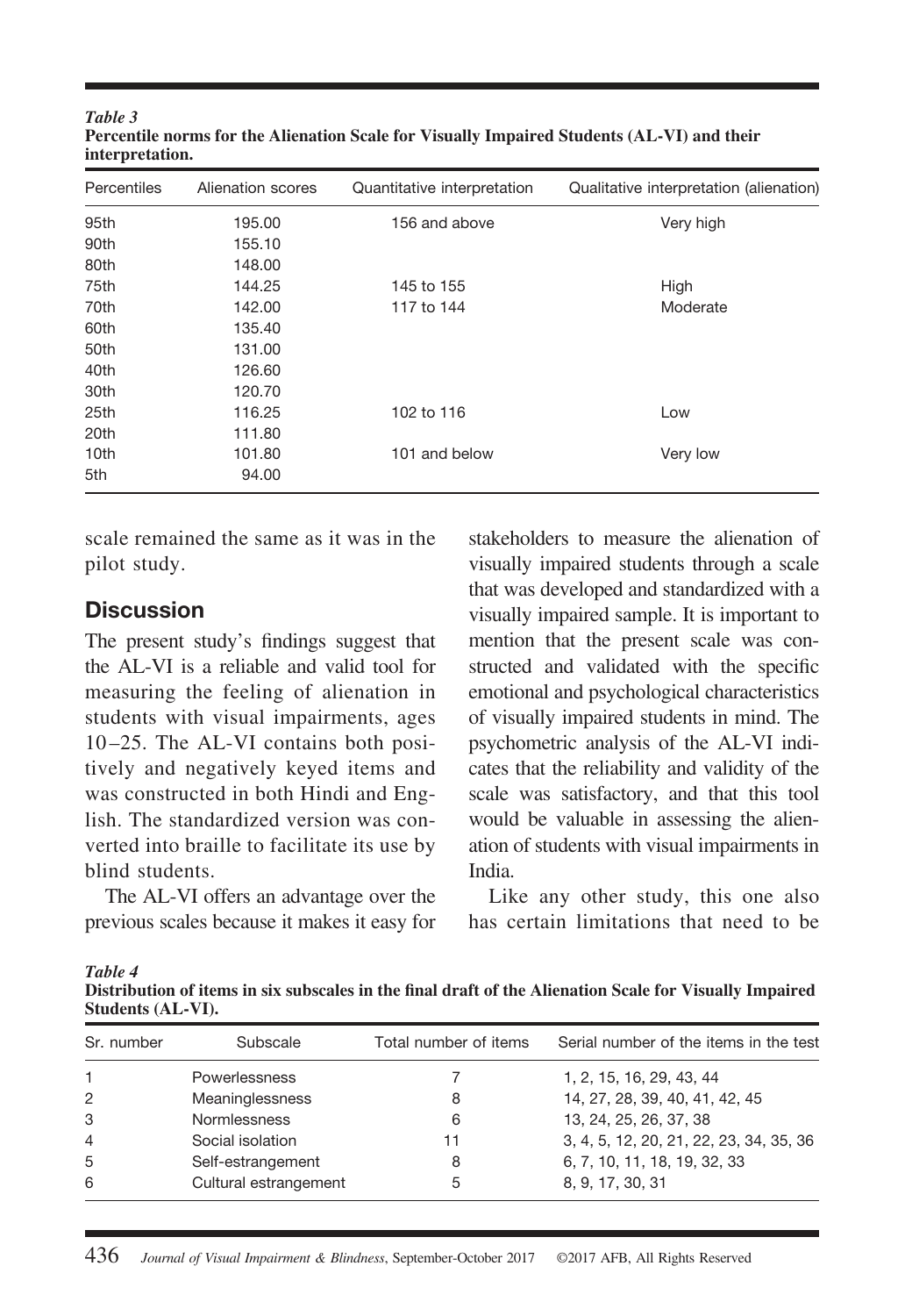kept in mind by researchers. The first was the lack of an existing alienation scale for visually impaired students so that the construct validity of the AL-VI could be assessed. It was due to this limitation that the AL-VI was validated with the SAS, which was constructed and validated for the sighted population. Second, this scale was standardized with a sample of 118 visually impaired students, a specific group—a group that is distinct from sighted students and representing about 0.4 % of the total population in India as per the 2011 census (Office of the Registrar General & Census Commissioner, 2013). Despite these limitations, the findings of the present study suggest that the AL-VI may serve as a useful tool in future research to assess alienation in persons with visual impairments in India. The results of the present study demonstrated that the AL-VI scores were reliable and valid. It can be used outside India after determining its reliability and validity in contextspecific conditions. Also, the English version of AL-VI was converted to braille. Therefore, the AL-VI has its utility for students who are blind in addition to those with low vision. The scale may be utilized to reduce the school-dropout rate of students and to increase their academic achievements if their level of alienation is measured at an early stage and if appropriate interventions take place to minimize the feeling of alienation.

# **Conclusion**

The review of the literature in the area of special education showed a lack of scales or related tools for assessing

the alienation of students with visual impairments in India. Therefore, the AL-VI was constructed and standardized by investigators after following due scientific procedure for standardization. The AL-VI can be used in a number of ways, since it is easy to administer and to assess the feeling of alienation across six subscales. Since various studies have shown that the feeling of alienation is detrimental to the overall development of children, timely interventions and remedial measures are required after a thorough assessment of alienation to mitigate the negative effects of visual impairments on students.

# **References**

- Agarwal, A. (2010). Alienation of the disabled: Causative factors, mechanisms, and patterns of reaction response. *Journal of Indian Education, 25*(4), 25–33.
- Arthur, C. J. (1986). *Dialectics of labour: Marx and his relation to Hegel*. Oxford, UK: Blackwell.
- Brabyn, J. A., Schneck, M. E., Haegerstrom-Portnoy, G., & Lott, L. A. (2007). Dual sensory loss: Overview of problems, visual assessment, and rehabilitation. *Trends in Amplification*, *11*(4), 219–226. Retrieved from [http://doi.org/](http://doi.org/10.1177/1084713807307410) [10.1177/1084713807307410](http://doi.org/10.1177/1084713807307410)
- Calabrese, R. L., & Adams, J. (1990). Alienation: A cause of juvenile delinquency. *Adolescence, 28*(98), 435– 440. Retrieved from [https://www.ncbi.nlm.nih.gov/pubmed/](https://www.ncbi.nlm.nih.gov/pubmed/2375269) [2375269](https://www.ncbi.nlm.nih.gov/pubmed/2375269)
- Calicchia, J. P., & Barresi, R. M. (1975). Alcoholism and alienation. *Journal of Clinical Psychology, 31*(4), 770 –775. doi: 10.1002/1097-4679(197510)31:43.0.co;2-3
- Centers for Disease Control and Prevention. (2016). *Common barriers to participation experienced by people with disabilities.* Atlanta, GA: U.S. Department of Health & Human Services. Retrieved from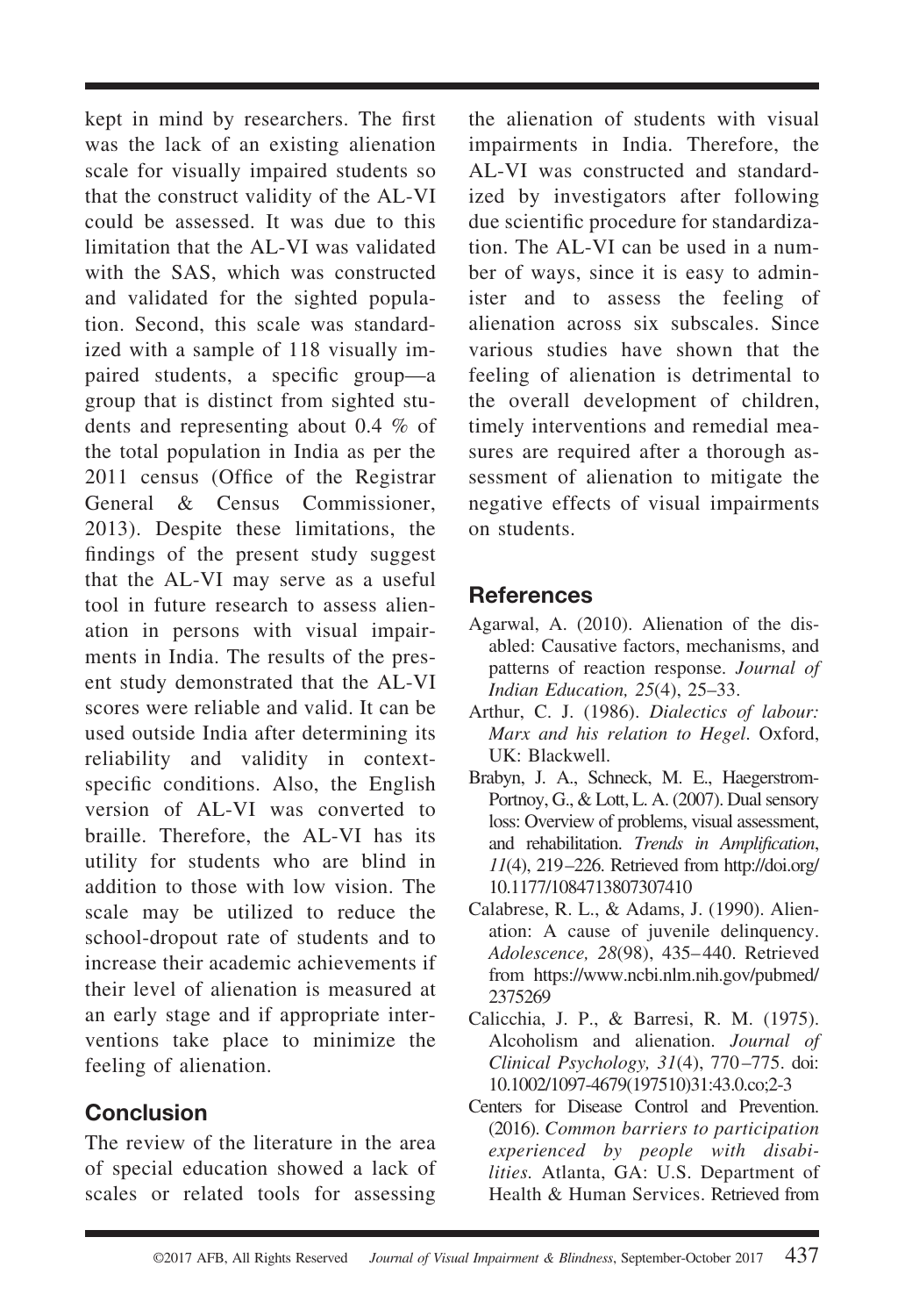[https://www.cdc.gov/ncbddd/disability](https://www.cdc.gov/ncbddd/disabilityandhealth/disability-barriers.html) [andhealth/disability-barriers.html](https://www.cdc.gov/ncbddd/disabilityandhealth/disability-barriers.html)

- Downs, A. C. (1990). Perceptions of physical appearance and adolescents' social alienation. *Psychological Reports PR, 67*(7), 1305–1306. doi:10.2466/pr0.67.7.1305–1306
- Edwards, L. A. (1957). *Techniques of attitude scale construction.* Bombay, India: Vakils, Feffer & Simons.
- Grover, S. (2002). *Loneliness among adolescents: The role of perceived stress, anger, social support, depression, locus of control and copying* (Unpublished thesis). Punjab University, Punjab, India.
- Hegel, G. W. F. (1977). *Phenomenology of spirit*. Oxford, UK: Oxford University Press.
- Hobbs, M. C. (1973). *The future of children: Categories, labels and their consequences*. San Francisco, CA: Jossey Bass.
- Kumar, S. (2011). Alienation in relation to emotional intelligence of college students with visual impairment and normal vision. *Golden Research Thoughts, 1*(1), 1–4. Retrieved from [http://aygrt.isrj.net/Uploaded](http://aygrt.isrj.net/UploadedData/908.pdf) [Data/908.pdf](http://aygrt.isrj.net/UploadedData/908.pdf)
- Maxwell, R. (2006). Muslims, South Asians and the British mainstream: A national identity crisis? *West European Politics*, *29*, 736–756.
- Mittler, P., & Mittler, P. J. (2000). *Working towards inclusive education: Social contexts*. Abington, Oxon, UK: David Fulton.
- Mohan, J., Mahajan, N., & Kakkar, N. (1999). A study of alienation among adolescents. *Asian Journal of Psychology & Education, 32*(1), 11–16.
- Mohanty, N. (1984). Social and psychological correlates of alienation among adolescents. *Psychological Studies, 29*(2), 147– 151*.*
- Moyer, T. R., & Motta, R. W. (1982). Alienation and school adjustment among black and white adolescents. *Journal of Psychology*, *112*, 21–28. Retrieved from [http://](http://doi.org/10.1080/00223980.1982.9923530) [doi.org/10.1080/00223980.1982.9923530](http://doi.org/10.1080/00223980.1982.9923530)
- Munyi, C. W. (2012). Past and present perceptions towards disability: A historical perspective. *Disability Studies Quarterly, 32*(2). doi:10.18061/dsq.v32i2.3197
- Nunnally, J. C. (1978). *Psychometric theory*  (2nd ed.). New York, NY: McGraw-Hill.
- Odle, T. (2009). *Visual impairments*. Retrieved from [http://www.education.com/](http://www.education.com/reference/article/visual-impairments1) [reference/article/visual-impairments1](http://www.education.com/reference/article/visual-impairments1)
- Office of the Registrar General & Census Commissioner. (2013). *Census of India 2011, Data on disability, language in India*. (n.d.). New Delhi, India: Author. Retrieved from [http://www.languageinindia](http://www.languageinindia.com/jan2014/disabilityinindia2011data.pdf) [.com/jan2014/disabilityinindia2011data.pdf](http://www.languageinindia.com/jan2014/disabilityinindia2011data.pdf)
- Punia, P., & Dahia, V. (2015). Behaviour management of children with disabilities*. International Journal of Engineering Technology, Management and Applied Sciences, 3*, 254–256.
- Richman, L. S., & Leary, M. R. (2009). Reactions to discrimination, stigmatization, ostracism, and other forms of interpersonal rejection: A multimotive model. *Psychological Review, 116*(2), 365–383. doi: 10.1037/a0015250
- Roeser, R., Lord, S., & Eccles, J. (1994, February). *A portrait of academic alienation in adolescence: Motivation, mental health, and family experience.* Paper presented at the Biennial Meeting of the Society for Research on Adolescence, San Diego, CA.
- Sahu, S. (2012). *Alienation, career maturity and study habits of adolescents in relation to academic achievement, locus of control and socio-economic status* (unpublished thesis). Maharshi Dayanand University, Rohtak, Haryana, India.
- Schmidt, K. A. (2011). Alienational powerlessness and meaninglessness: A neothomistic approach. *Journal for the Sociological Integration of Religion and Society*, *1*(2), 1–19. Retrieved from [http://www.religionandsociety.org/ojs/](http://www.religionandsociety.org/ojs/index.php/jsirs/article/download/4/8) [index.php/jsirs/article/download/4/8](http://www.religionandsociety.org/ojs/index.php/jsirs/article/download/4/8)
- Seeman, M. (1983). Alienation motifs in contemporary theorizing: The hidden continuity of the classic themes. *Social Psychology Quarterly*, *43*(3), 171–184. Retrieved from [http://www.jstor.org/discover/10.2307/](http://www.jstor.org/discover/10.2307/3033789?uid=3737496) [3033789?uid](http://www.jstor.org/discover/10.2307/3033789?uid=3737496)=3737496
- Sexton, M. E. (1983). Alienation, dogmatism, and related personality characteristics. *Journal of Clinical Psychology*, *39*(1), 80 – 86.